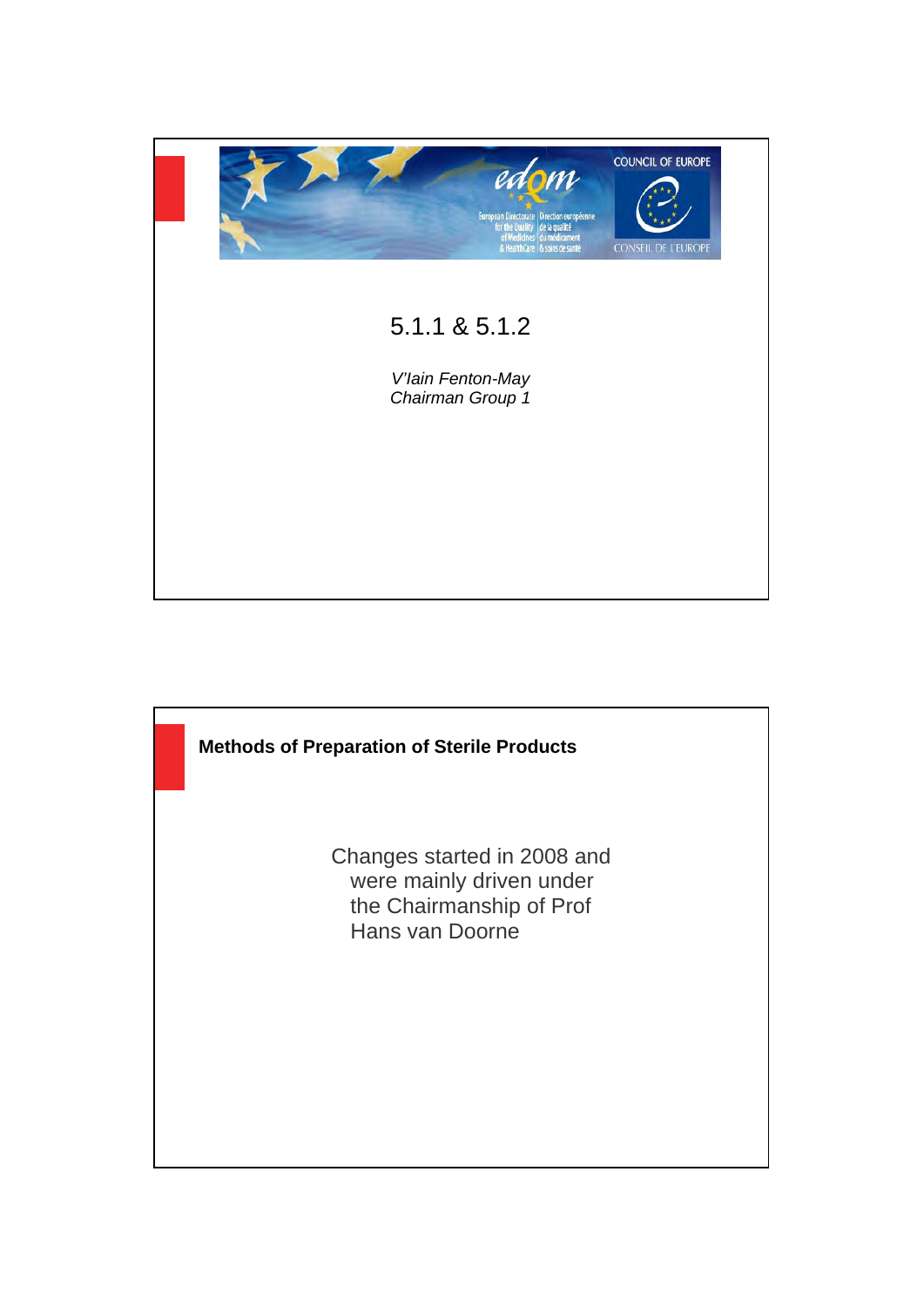# **Methods of Preparation of Sterile Products**

*5.1.1 is intrinsically linked to 5.1.2*

- The texts have been revised and rewritten
- Methods of obtaining sterile product have been revised and elaborated on.
- The main focus was to ensure that the processes
	- were valid and
	- –could be shown to be valid.

### **Methods of Preparation of Sterile Products**

- 5.1.2 has been extensively changed in order to ensure the validity of the test.
- There is now a requirement to show that the BIs are suited to the process (a reduced cycle is used to avoid surviving organisms at full cycle)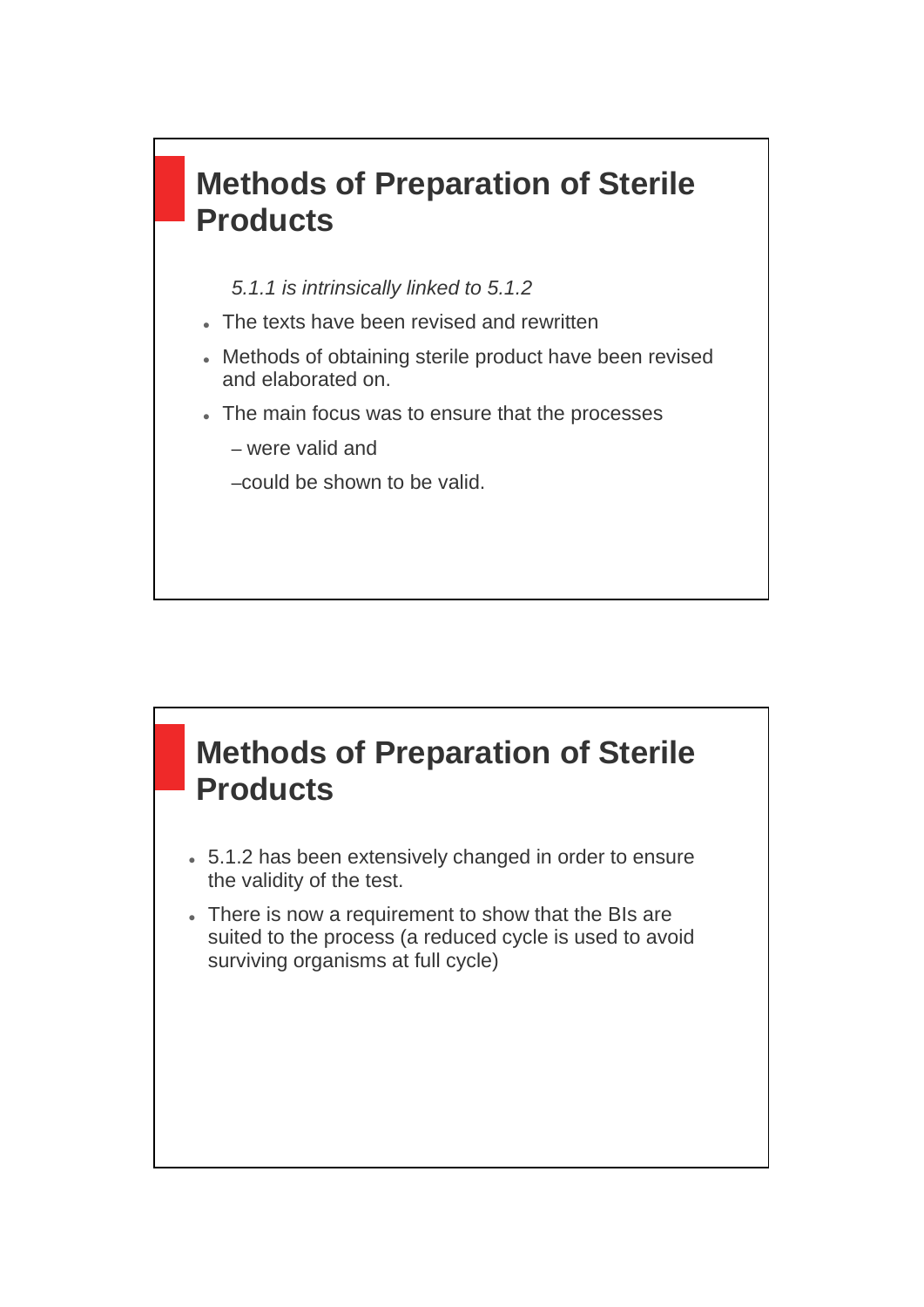# **5.1.2 (Biological Indicators)**

Traditionally Bio Indicators have been treated as a 'comfort' test on the sterilising process. The test was considered to be outdated and required change

The changes are to introduce scientific rigour to the test.

The User is responsible for ensuring the validity of the BIs for the process (either by testing or audit of the manufacturer)

Proof that the indicator will test the lethality of the product/cycle, requires some survivors at the end of the cycle.

# **Revision of 5.1.2 (history)**

**1) Position paper**: *Biological Indicators, Tools to Verify the Effect of Sterilisation Processes* K. Haberer, H. van Doorne - March 2011

**2) Pharmeuropa 24.1** in December 2011, >80 comments many critical

Following consultation it was deemed unacceptable to have a test that allowed surviving organisms at the end of a sterilising process. The objective could be met if a reduced cycle was used for the validation

- **3) Pharmeuropa 27.3** in March 2015: new version, well received
- 4) Publication in **Supplement 9.2** in January 2017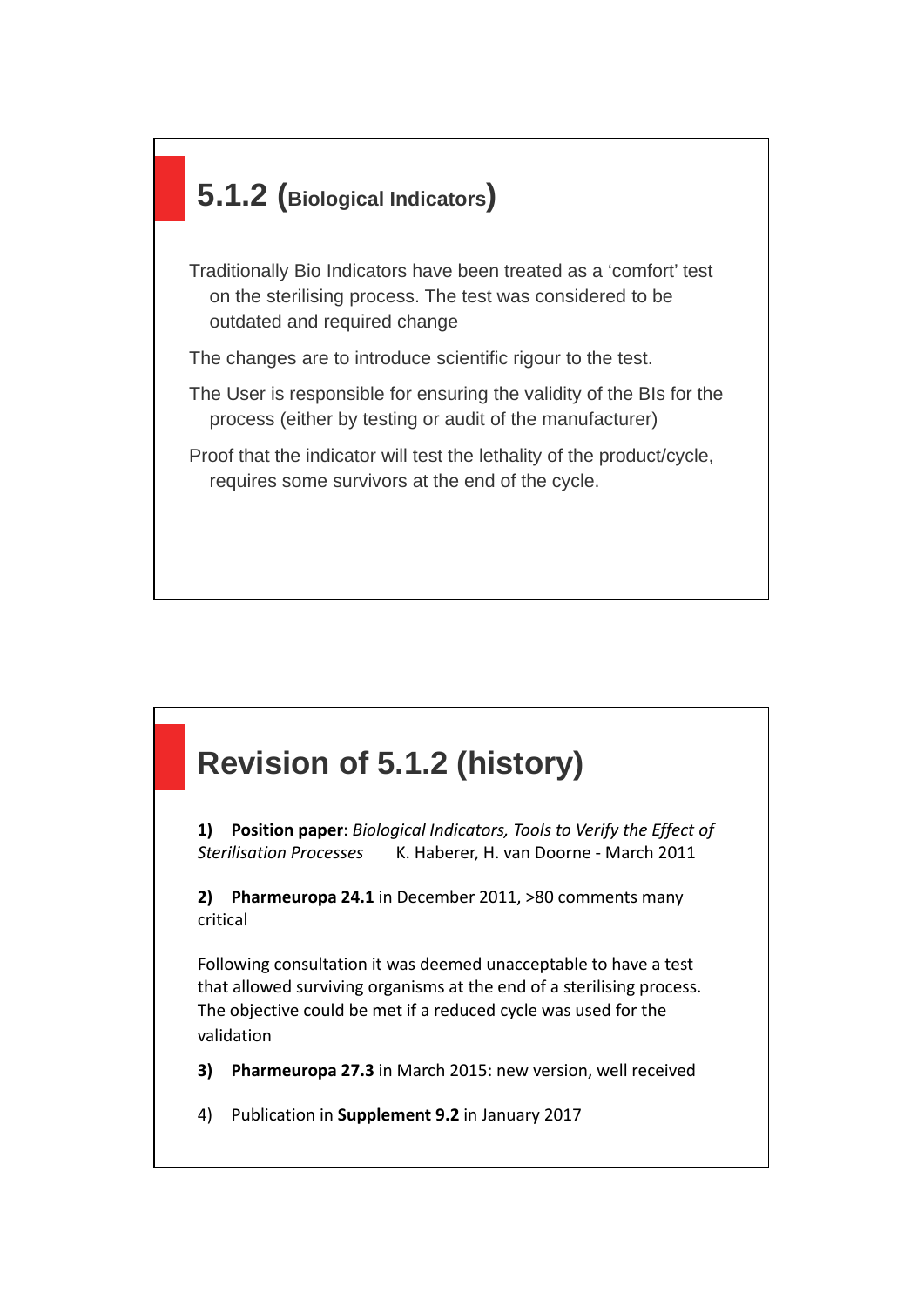#### **5.1.2 Biological indicators and related microbial preparations used in the manufacture of sterile products**

#### *The main changes*

1) New title so as to cover BI and microbial preparation for sterilisation grade filtration

2) Description of different types of BI and quality requirements

3) Guidance on how BIs are selected and how they are used to characterise sterilisation processes

4) Quantitative approach to be used for cycle development

A new Structure

- 1. General introduction
- 2. Biological indicators for sterilisation processes
- 3. Biological indicators for heat sterilisation
- 3.2 Biological indicators for moist heat sterilisation
- 3.3 Biological indicators for dry heat sterilisation
- 4. Biological indicators for gas sterilisation
- 5. Biological indicators for ionising sterilisation
- 6. Microbial preparations for sterilisation grade filtration

#### **5.1.2 Biological indicators and related microbial preparations used in the manufacture of sterile products**

#### *Scope of the Chapter*

The use of BIs is intended to cover the sterilisation of finished products and relevant related sterilisation processes (i.e. sterilisation processes for items coming into direct contact with the final sterilised product).

**outside the scope**: to validate the sterilisation of other nonterminal units

BIs are test systems containing viable micro-organisms (usually spores of bacteria) that provide a defined challenge to verify the required effectiveness of a specified sterilisation process.

BIs are intended for the *development and validation* of the sterilisation processes and not for routine monitoring unless otherwise stated in this general chapter.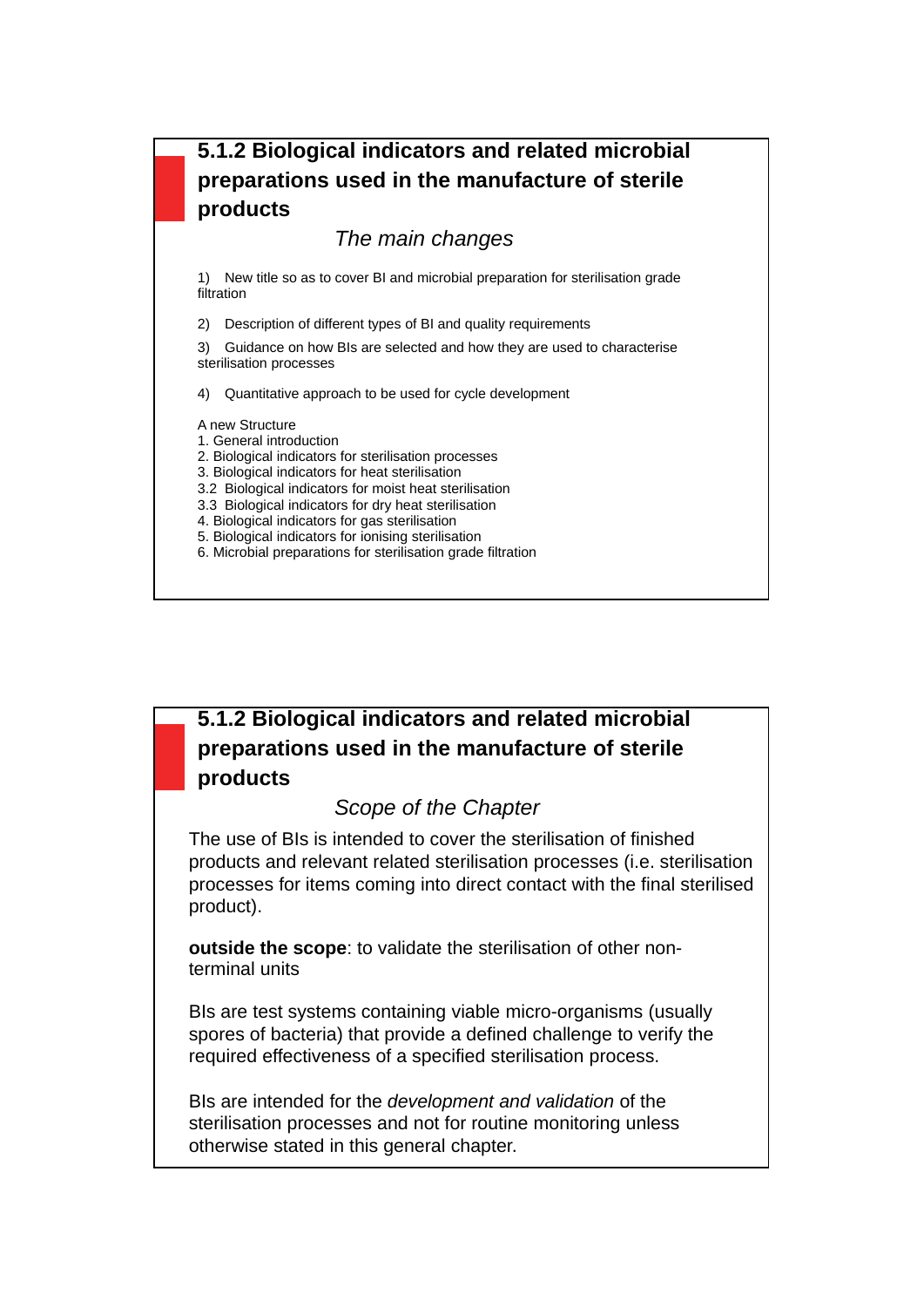# **5.1.1 The processes covered**

- Steam
- Dry Heat
- Ionising radiation
- Gas
- Filtration

These are all now described in the same format

*Covering: Principal, Equipment, Cycle, Effectiveness & Control*

- Aseptic assembly is included as a means of retaining a sterile product

### **5.1.1 General comments**

Viral safety is covered by 5.1.7

Efficacy of a process is dependant on conditions; the inactivation of micro-organisims follows an exponential curve.

Hence '*steps designed to reduce microbial contamination will contribute significantly to sterility assurance.'*

There is always a non-zero possibility of survival!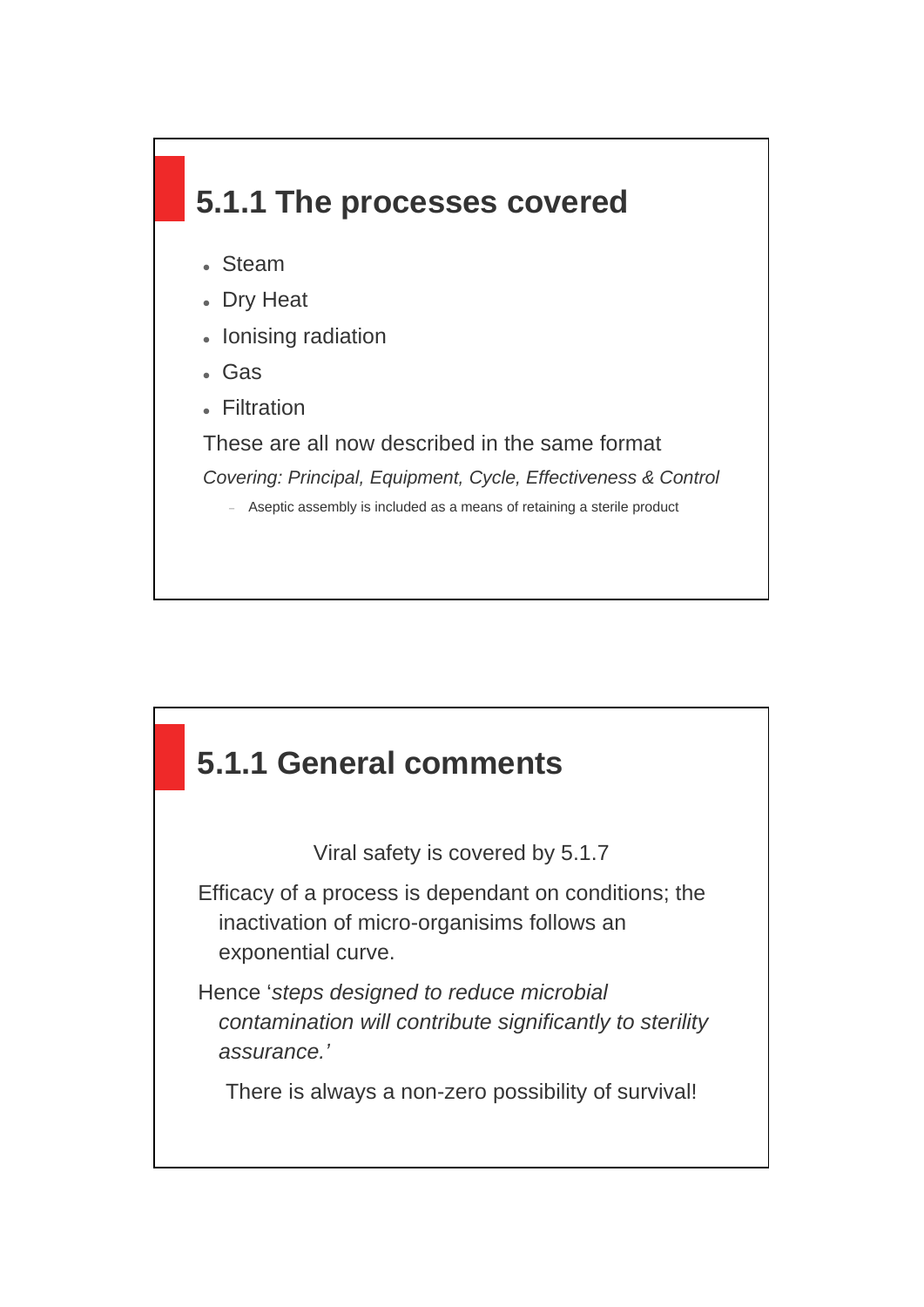

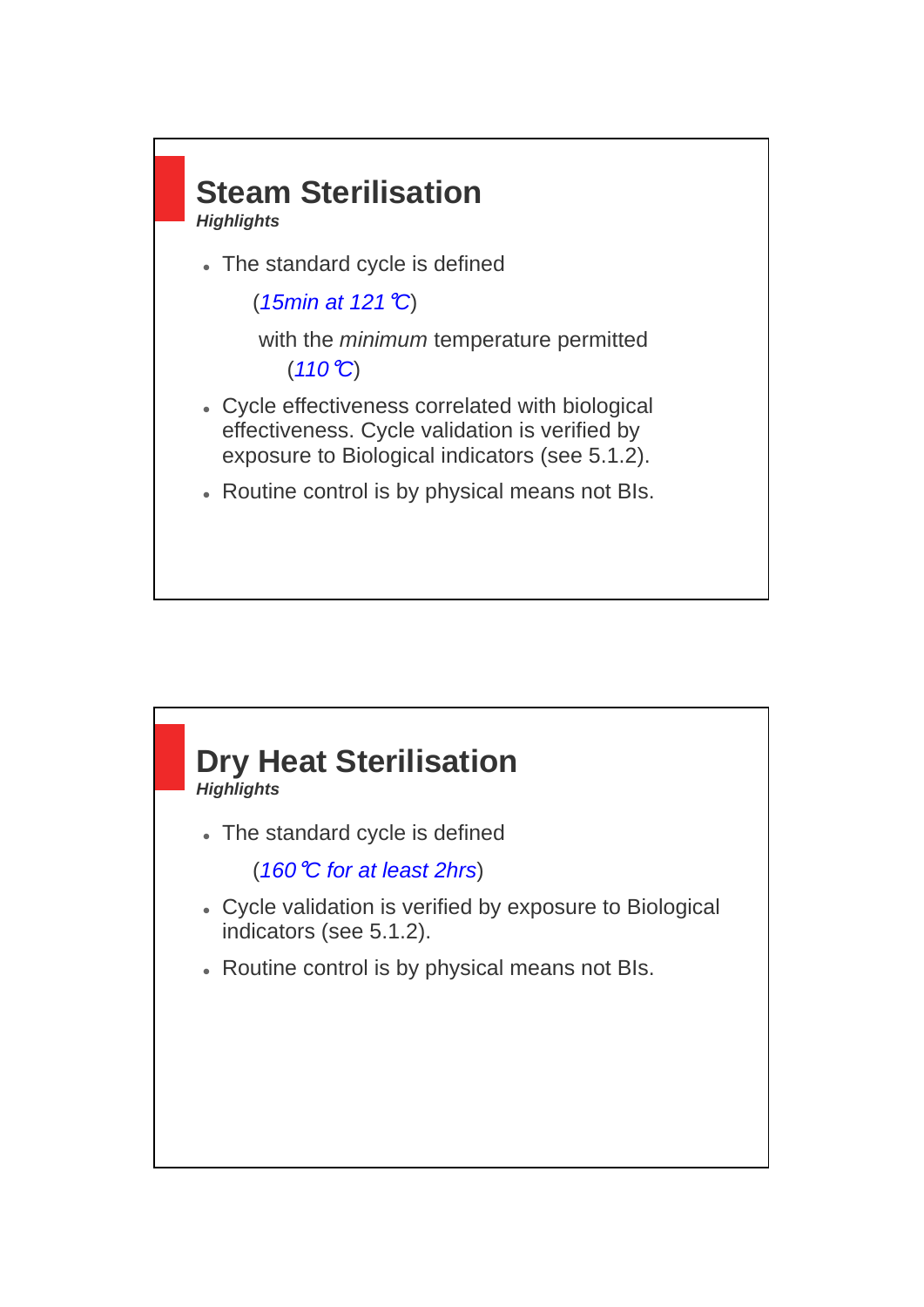

- The standard cycle requires an adsorbed dose of 25kGy (Kilograys)
- Cycle validation is by physical means
	- BUT may be verified by exposure to Biological indicators (see 5.1.2) for
		- tissues,
		- cell products and
		- products with a potential to protect spores.
- Routine control is by physical means not BIs.

#### **Gas Sterilisation** *Highlights* No standard cycle is specified – Two classes of compounds are described • Alkylating Agents • Oxidising Agents Cycle validation of the complex mix of parameters is by physical and biological methods – Giving consideration to: • Conditioning – humidity, temperature & load configuration • Sterilisation – time & concentration with penetration • Aeration Routine control is by physical means **and** biological.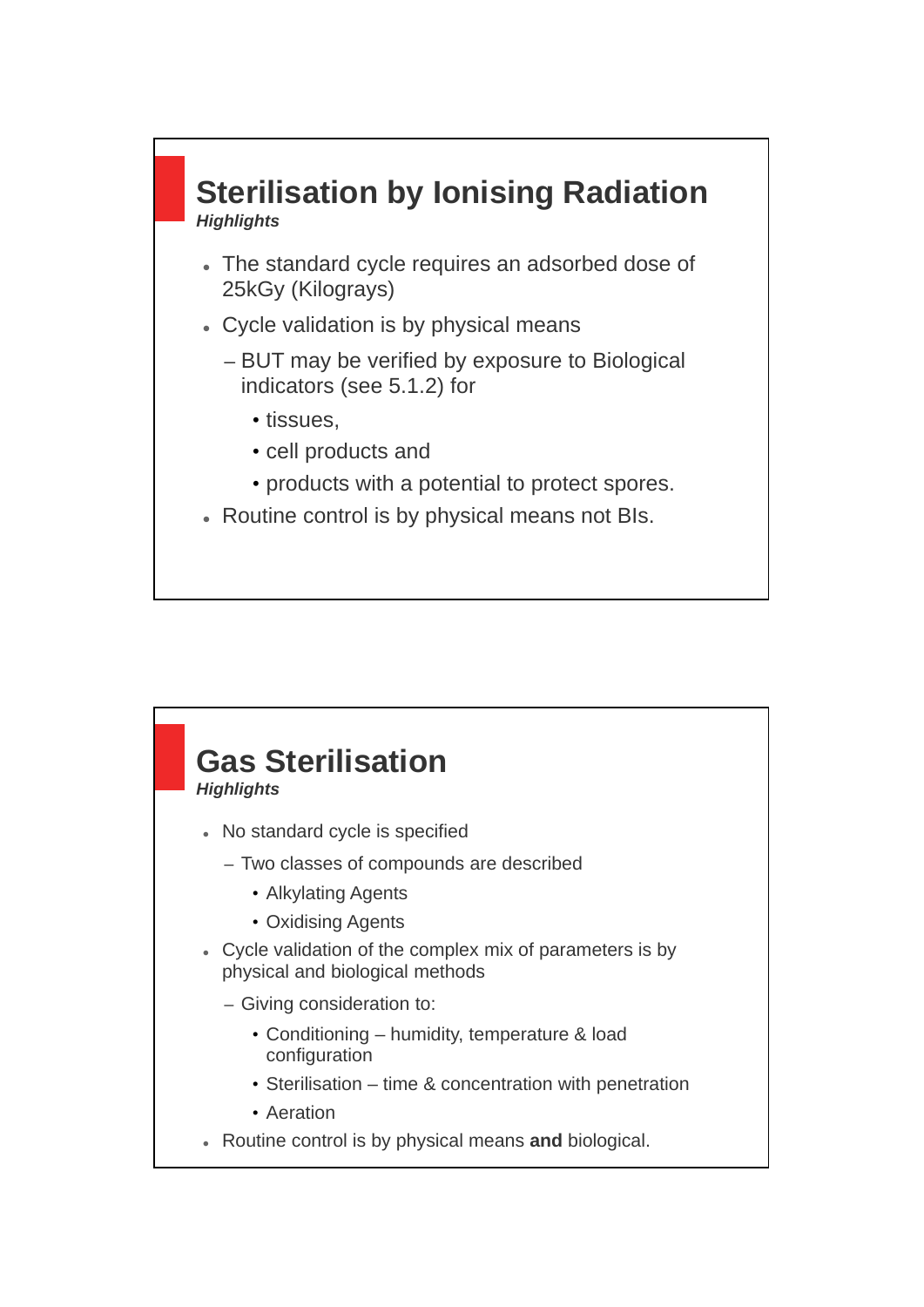# **General comments**

• Reference to other Official Guidance has been removed

(GMP & EN on Ionising radiation)

- The efficacy of the process is dependent on
	- The processing conditions
		- Including Bioburden & physical parameters
- The inactivation is exponential and therefore there is a non-zero possibility of survival.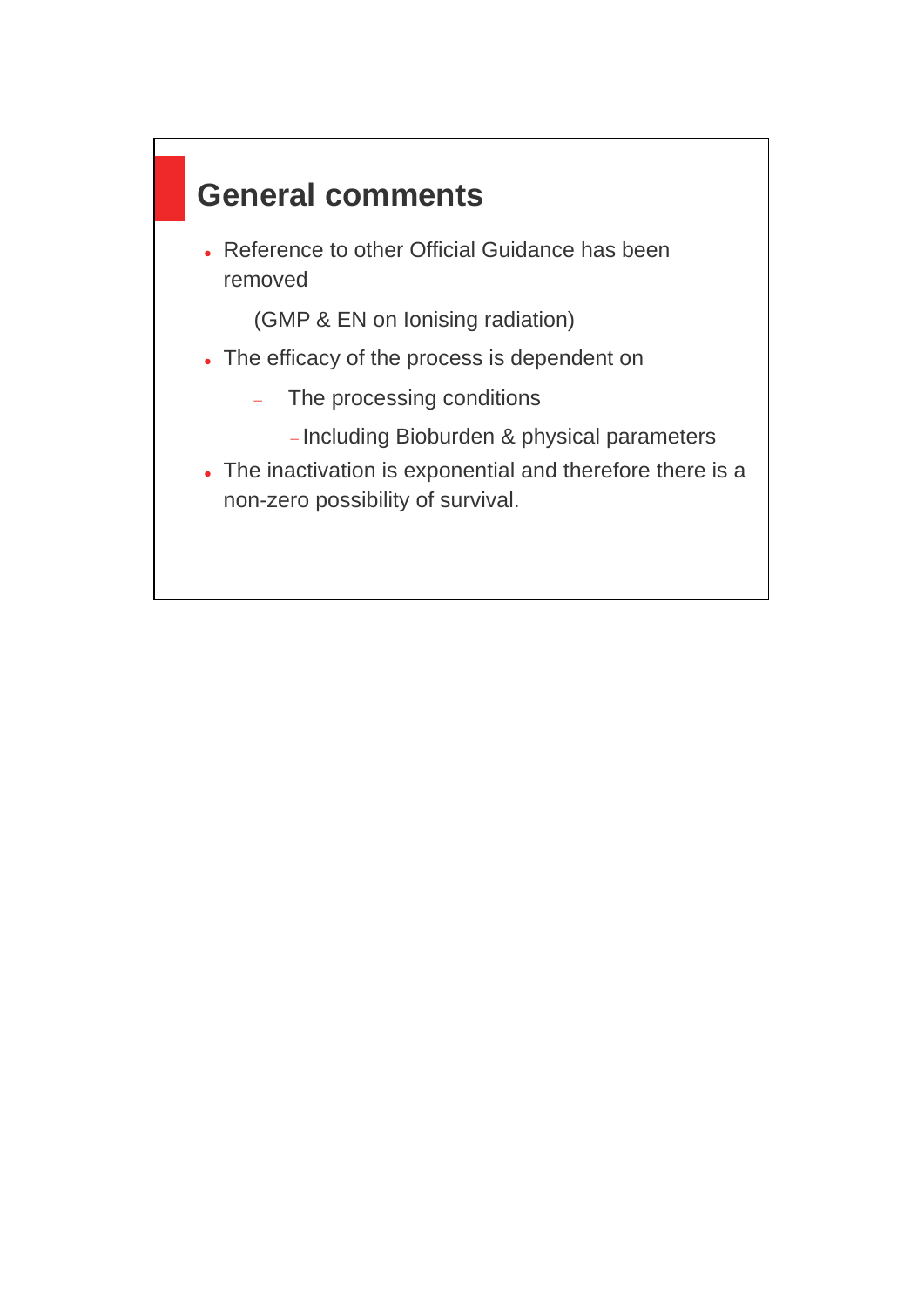

#### **Changes at a glance**

- 1. General introduction
- 2. Biological indicators for sterilisation processes
- 3. Biological indicators for heat sterilisation
	- 3.2 Biological indicators for moist heat sterilisation
	- 3.3 Biological indicators for dry heat sterilisation
- 4. Biological indicators for gas sterilisation
- 5. Biological indicators for ionising sterilisation
- 6. Microbial preparations for sterilisation grade filtration
- 3. Biological indicators for heat sterilisation
	- 3.2 Biological indicators for moist heat sterilisation
	- 3.3 Biological indicators for dry heat sterilisation



Overview of the updated Ph. Eur. chapter 5.1.2. 2017.10.10

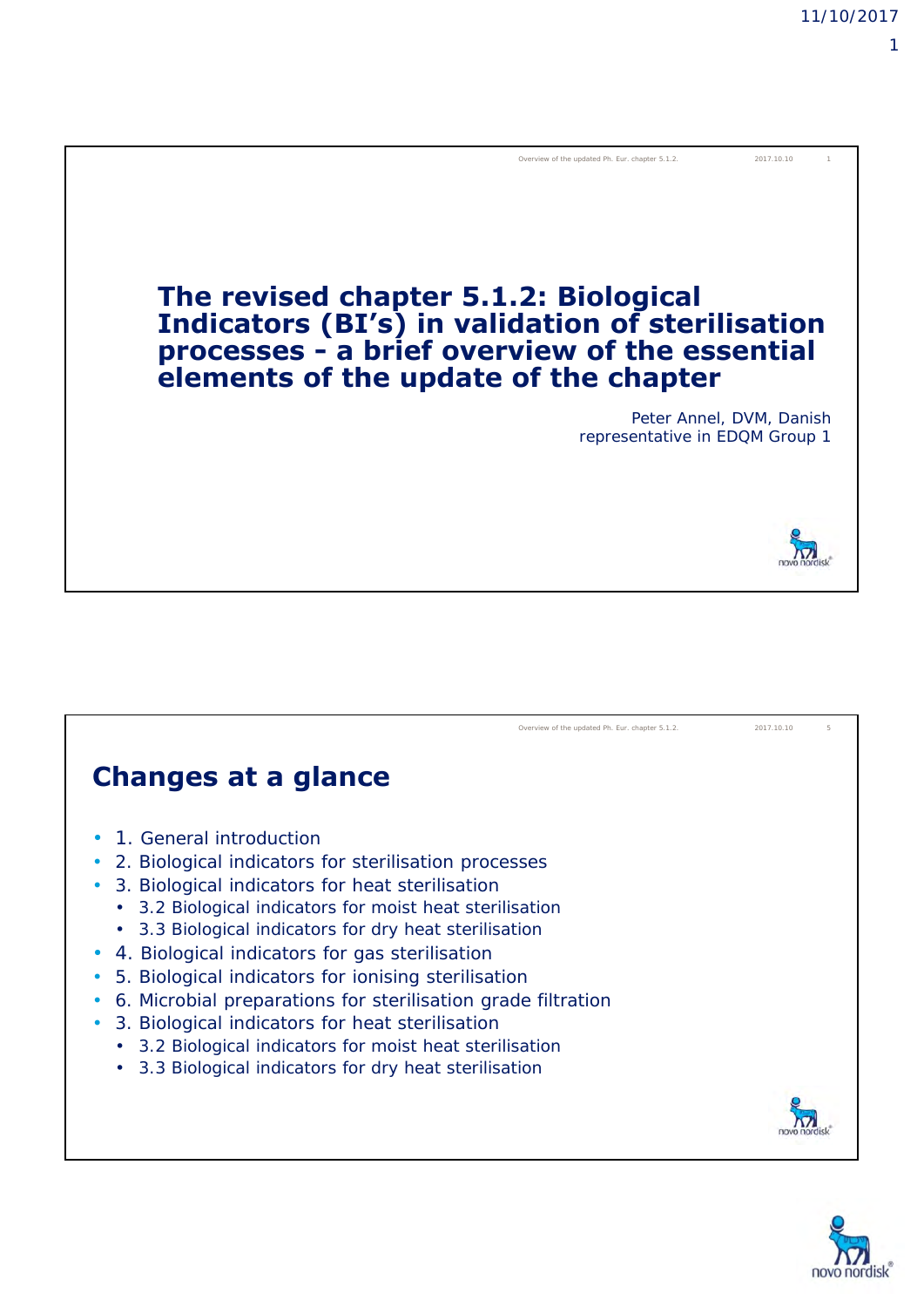$\overline{2}$ 

# **Changes at a glance** • **2. Biological indicators for sterilisation processes** • 2-1 Description of biological indicators for sterilisation processes • 2-2 Quality requirements for biological indicators • Data required to be known by the user per delivery • 2-2-1 URS  $\cdot$  2-2-2 QC • 2-2-3 Suitability for purpose Overview of the updated Ph. Eur. chapter 5.1.2. 2017.10.10



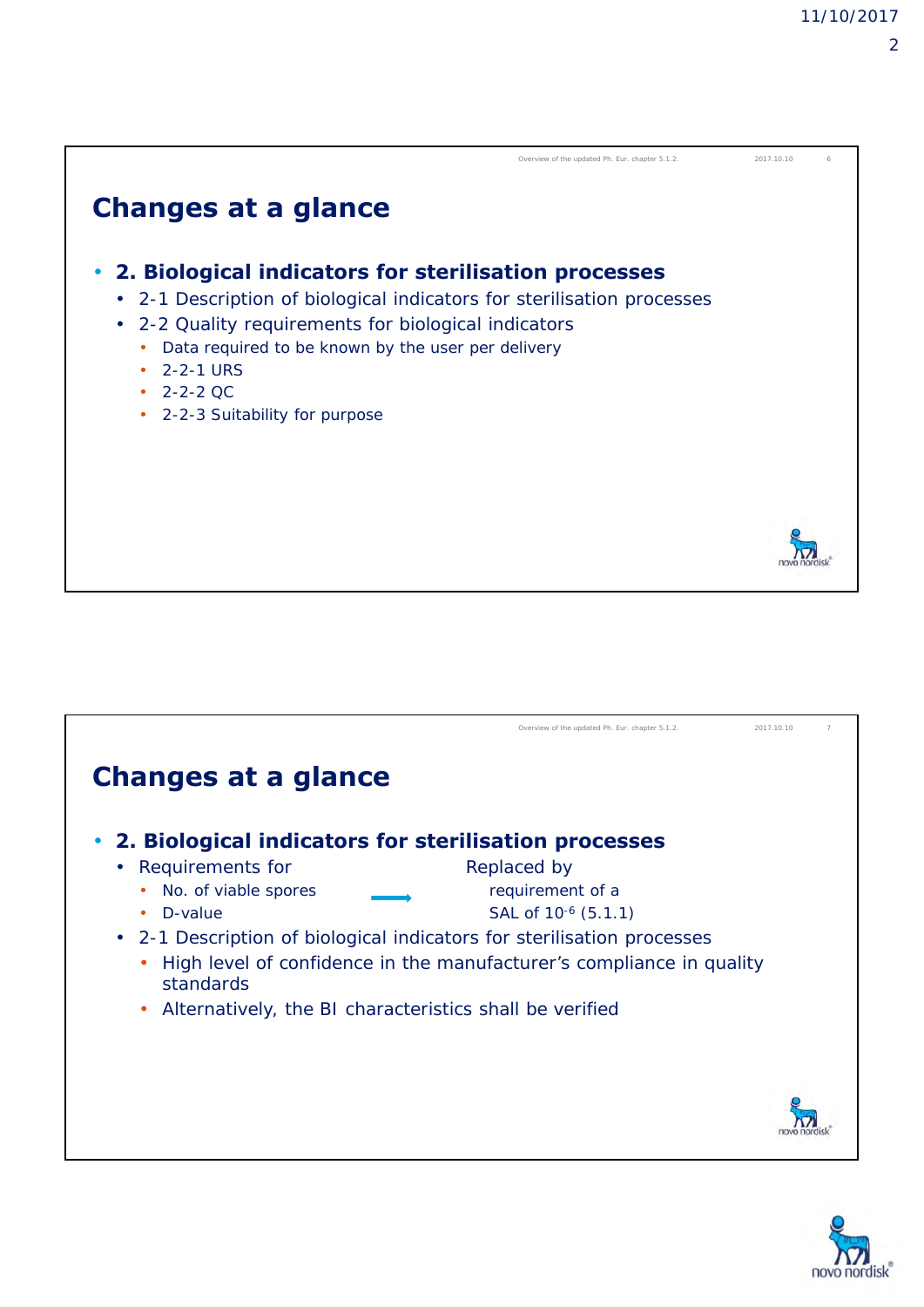|                                                                                                                                                                                                                                                                                                                             | Overview of the updated Ph. Eur. chapter 5.1.2. | 2017.10.10 |  |
|-----------------------------------------------------------------------------------------------------------------------------------------------------------------------------------------------------------------------------------------------------------------------------------------------------------------------------|-------------------------------------------------|------------|--|
| <b>Changes at a glance</b>                                                                                                                                                                                                                                                                                                  |                                                 |            |  |
| 2-1 Description of biological indicators for sterilisation processes<br>$\bullet$<br>$\cdot$ 2-1-1 Inoculated carriers<br>2-1-2 Self-contained biological indicators<br>$\bullet$                                                                                                                                           |                                                 |            |  |
| Product or surface interaction - different reaction to sterilising conditions as<br>compared to BI's<br>Commercially available BI may not be suitable to test sterilisation effective-ness in<br>the most difficult to sterilise locations<br>An inoculum from a well-characterised spore suspension may be a better model: |                                                 |            |  |
| 2-1-3 Characterised spore suspensions<br>$\bullet$<br>2-1-4 Custom-made biological indicators<br>٠                                                                                                                                                                                                                          |                                                 |            |  |
|                                                                                                                                                                                                                                                                                                                             |                                                 |            |  |



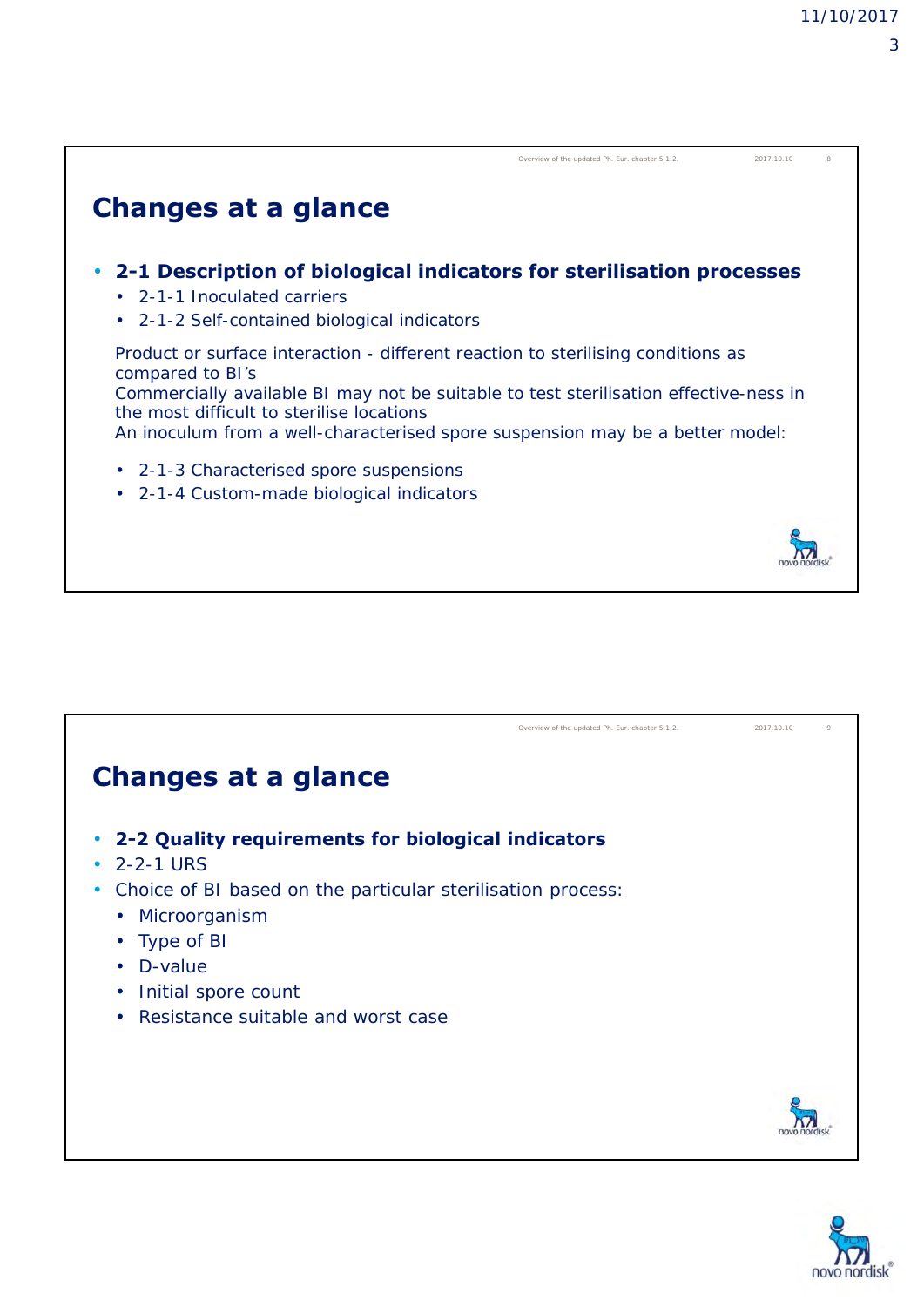| × |
|---|

|                                                                                | Overview of the updated Ph. Eur. chapter 5.1.2. | 2017.10.10 | 10 |
|--------------------------------------------------------------------------------|-------------------------------------------------|------------|----|
| <b>Changes at a glance</b>                                                     |                                                 |            |    |
| Data to be known by the user per delivery of each batch                        |                                                 |            |    |
| Genus and species of the organism (CC no. as appropriate)<br>٠                 |                                                 |            |    |
| Unique reference (e.g. batch no.)<br>٠                                         |                                                 |            |    |
| Log <sub>10</sub> (N <sub>0</sub> )<br>$\bullet$                               |                                                 |            |    |
| D-value (incl. confidence interval, variation range, if feasible)<br>$\bullet$ |                                                 |            |    |
| Z-value (where relevant)<br>٠                                                  |                                                 |            |    |
| Type of sterilisation process incl. conditions<br>٠                            |                                                 |            |    |
| Method (FN, survivor curve, etc.)<br>٠                                         |                                                 |            |    |
| Type of carrier<br>٠                                                           |                                                 |            |    |
| Type of packaging<br>٠                                                         |                                                 |            |    |
| Recovery method<br>٠                                                           |                                                 |            |    |
| Composition of the recovery medium<br>٠                                        |                                                 |            |    |
| Type of indicator, if relevant<br>٠                                            |                                                 |            |    |
| Storage conditions, expiry date                                                |                                                 |            |    |

# Overview of the updated Ph. Eur. chapter 5.1.2. 2017.10.10 11 **Changes at a glance** • **2-2 Quality requirements for biological indicators**  $\cdot$  2-2-2 QC • Users employing biological indicators outside of the manufacturer's recommendations should thoroughly characterise the biological indicators for the particular sterilisation process • 2-2-3 Suitability for purpose • The user shall ensure the that the biological indicator is inactivated to the expected survival rate by the particular range of sterilisation conditions used  $\overline{v}$

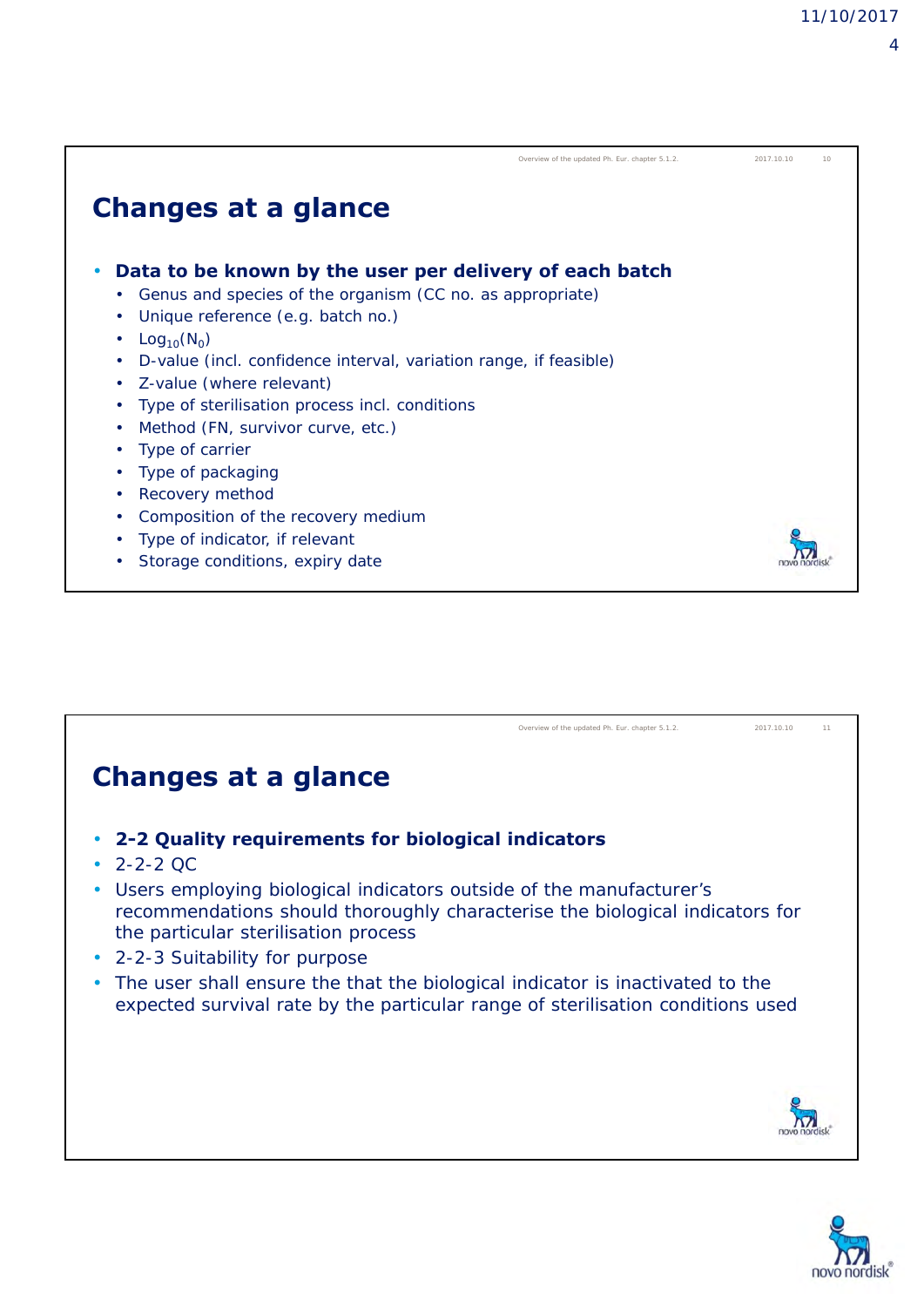



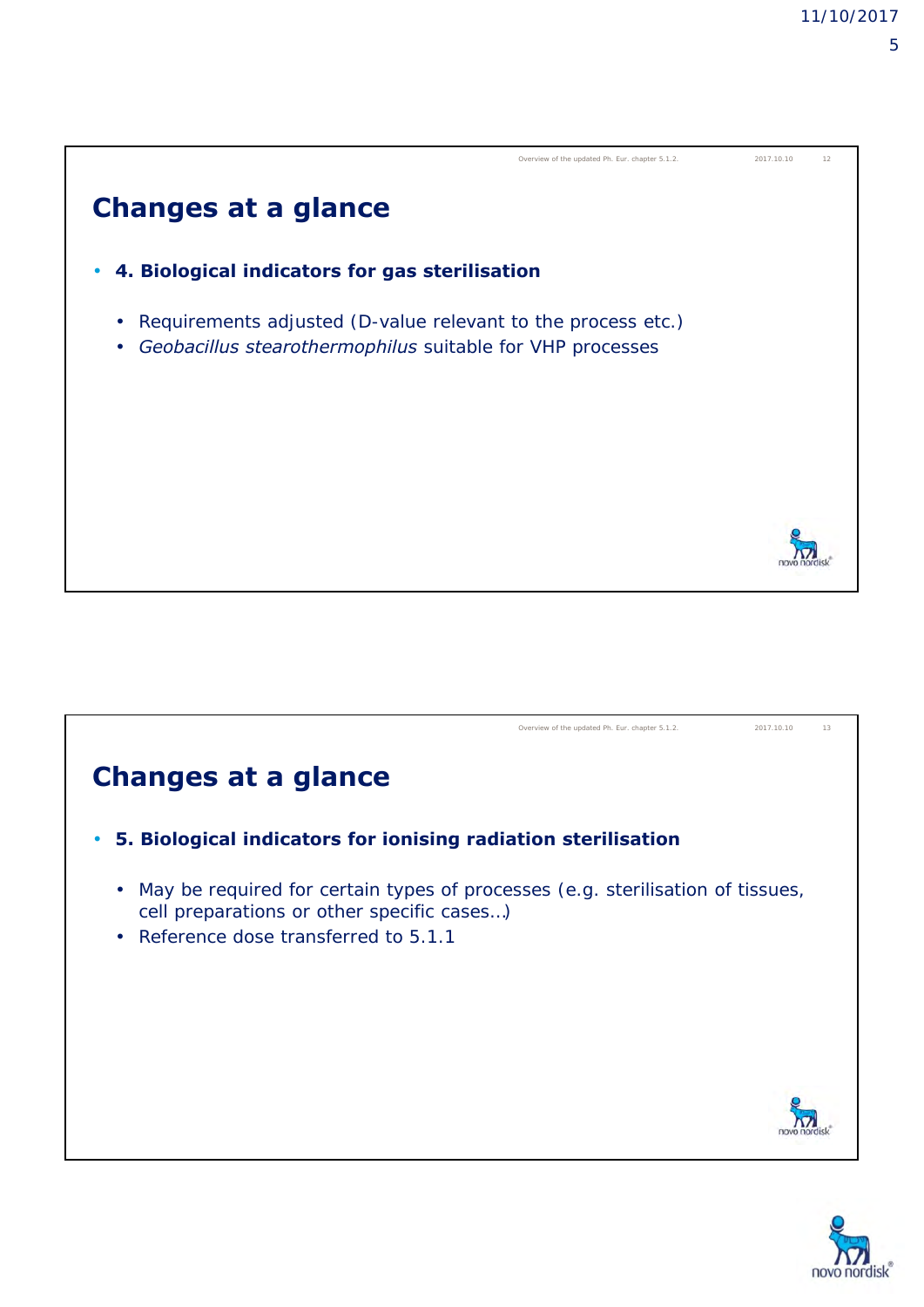



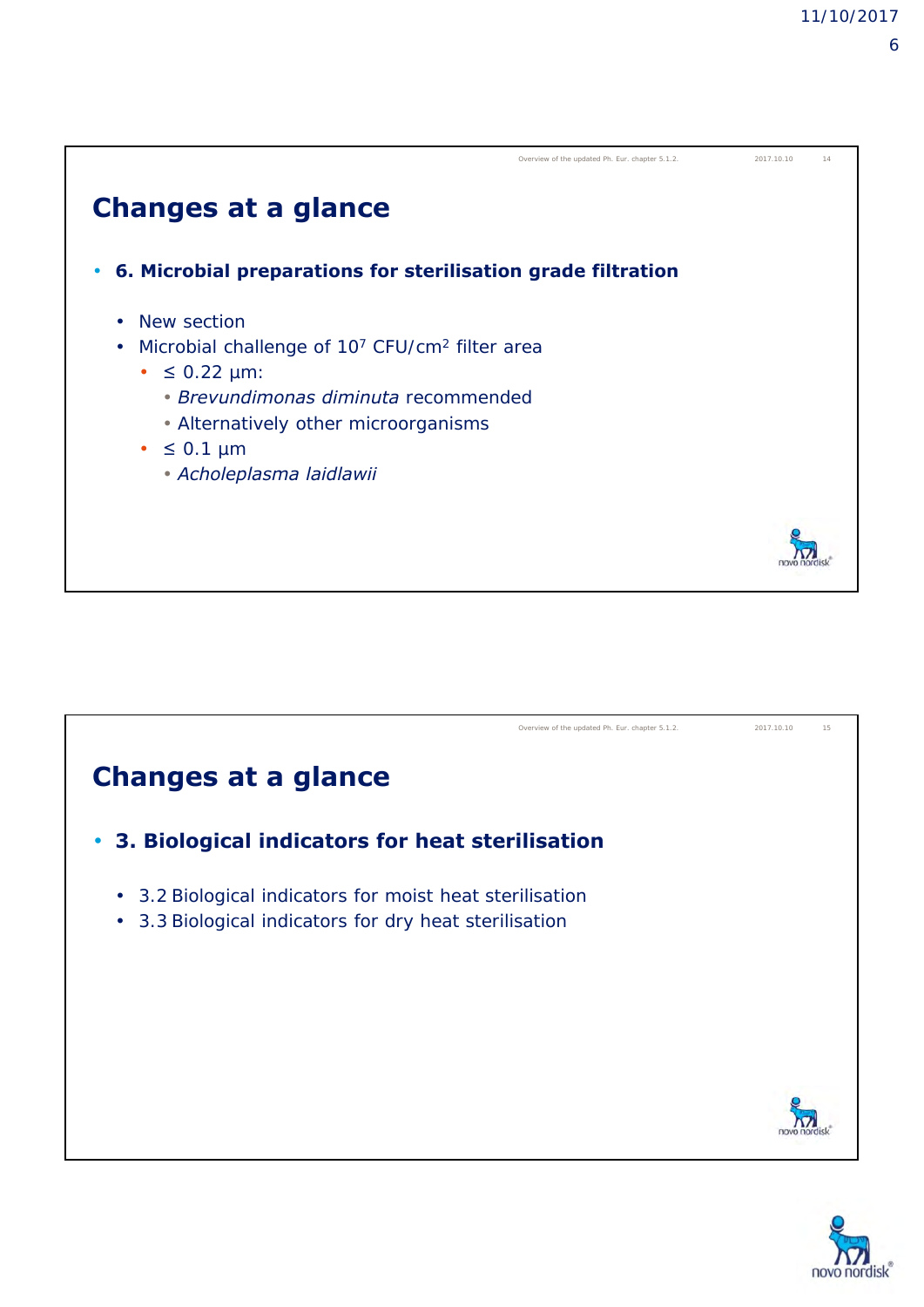



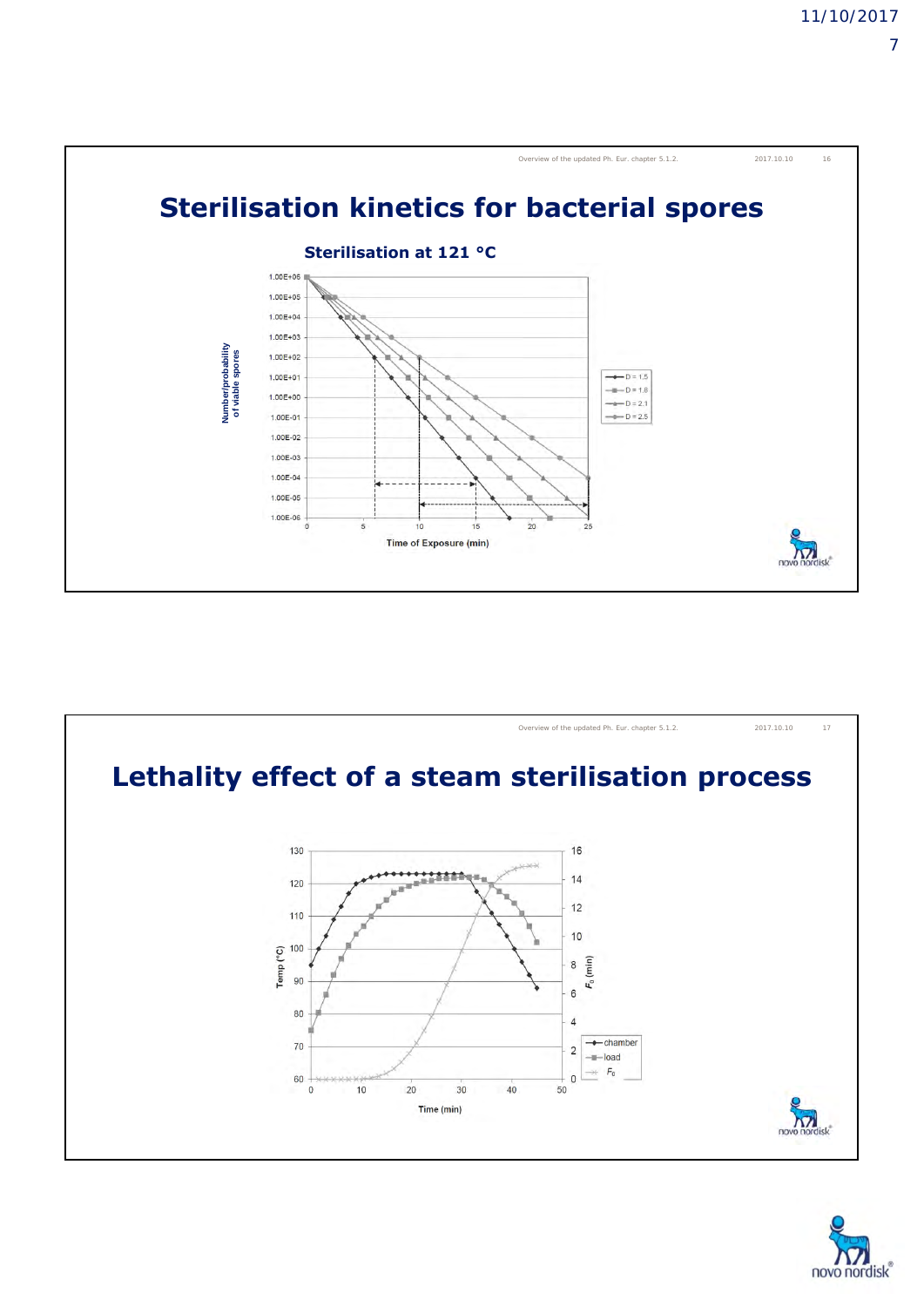3-1-2 Establishment of validation cycle  
\nThus, at standard conditions (121 °C), the number (probability), *N*, of surviving  
\nspores at the time point *t* for a spore population with a certain D-value (*D*) and  
\nan initial spore population 
$$
N_0
$$
 follows  
\n $log_{10}N = -t/D + log_{10}N_0$   
\nSurvival time  $t_s$  is defined as  
\n $t_s = D \times (log_{10}N_0 - 2)$   
\nKill time  $t_k$  is defined as  
\n $t_k = D \times (log_{10}N_0 + 4)$ 

#### Overview of the updated Ph. Eur. chapter 5.1.2. 2017.10.10 19**3-1-2 Establishment of validation cycle** Demonstration of equivalence between physical and biological sterilisation effectiveness: Too high exposure time  $(t_{vl}) \rightarrow$  too low sensitivity to suboptimal sterilisation conditions (e.g.  $t_{vl} \geq t_k$  (kill time)) Too short exposure time  $(t_{\nu l}) \rightarrow$  too high sensitivity to the variation in conditions (sterilisation process, D-value, initial spore count) A theoretical surviving rate between 10-1 and 10-3 is considered an optimal compromise and is chosen (a reduction of the cycle might be needed): Exposure time  $t_{vl}$  for development of the validation cycle:  $D \times (log_{10}N_0 + 1) \le t_{vl} \le D \times (log_{10}N_0 + 3)$  $\overline{\mathbf{M}}$